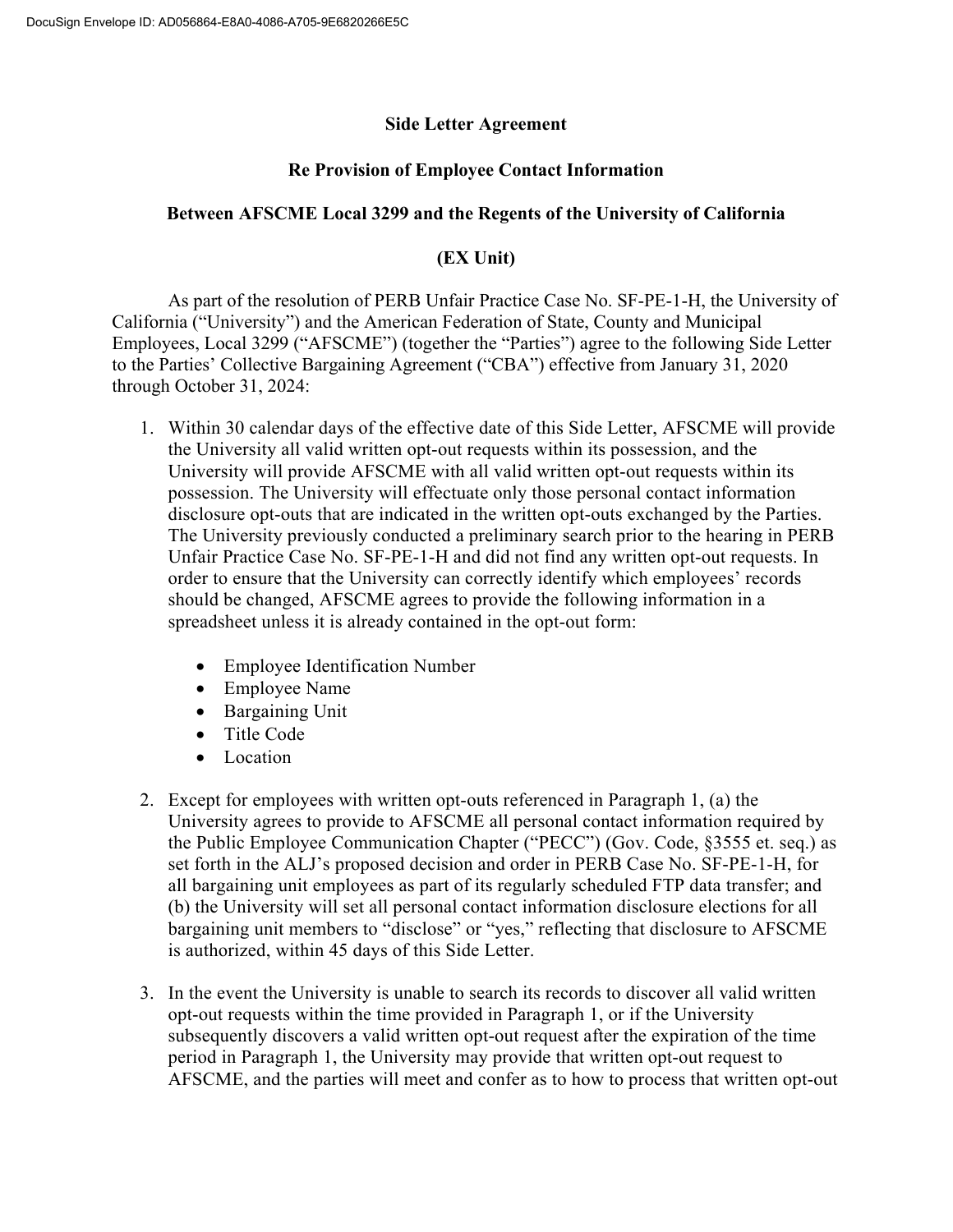request. However, any written opt-out requests provided to AFSCME after the time period provided in Paragraph 1 will not delay the actions set forth in Paragraph 2.

- 4. Unless otherwise required by law, the parties agree that beginning from the effective date of this Side Letter, the only valid opt-out requests will be those submitted by employees in writing to AFSCME, on forms to be prepared and supplied only by AFSCME to requesting employees. The University will not be entitled to a copy of any such request, unless a dispute arises over whether an employee has submitted a valid opt-out. The University will refer all employee inquiries regarding the disclosure of personal contact information under the PECC to AFSCME. AFSCME will promptly notify the University following receipt of a valid written opt-out.
- 5. In the event the University receives an opt-out not on an AFSCME form, the University will forward that opt-out request to AFSCME, which in its sole discretion will determine the appropriate action, if any.
- 6. The Parties agree that the University will request at least annually that employees update their personal contact information by posting a banner on the initial screen that an employee views in the UCPath Portal or any successor system.
- 7. The Parties agree that employee personal contact information (home addresses, home phone numbers, personal cell phone numbers, personal email addresses) shall be maintained as confidential by AFSCME. AFSCME shall take all reasonable steps to ensure the confidentiality of such information.
- 8. The Parties agree that AFSCME will defend, indemnify and hold harmless the University (including its subdivisions and employees) from any claim, suit or liability of any nature arising from: (a) the University's disclosure of employees' personal contact information (home addresses, home phone numbers, personal cell phone numbers, personal email addresses) to AFSCME, (b) AFSCME's handling and use of employees' personal contact information (home addresses, home phone numbers, personal cell phone numbers, personal email addresses), or (c) AFSCME's breach of the confidentiality provision set forth in paragraph 7.
- 9. This Side Letter will become effective upon execution by the Parties. The Parties acknowledge that this Side Letter was agreed to in conjunction with a joint stipulation by the Parties for the resolution of PERB Unfair Practice Case No. SF-PE-1-H. In the event any of the terms of this Side Letter conflict with the final order of PERB in Unfair Practice Case No. SF-PE-1-H, the Parties agree that the Side Letter will be amended to conform to comply with the order.